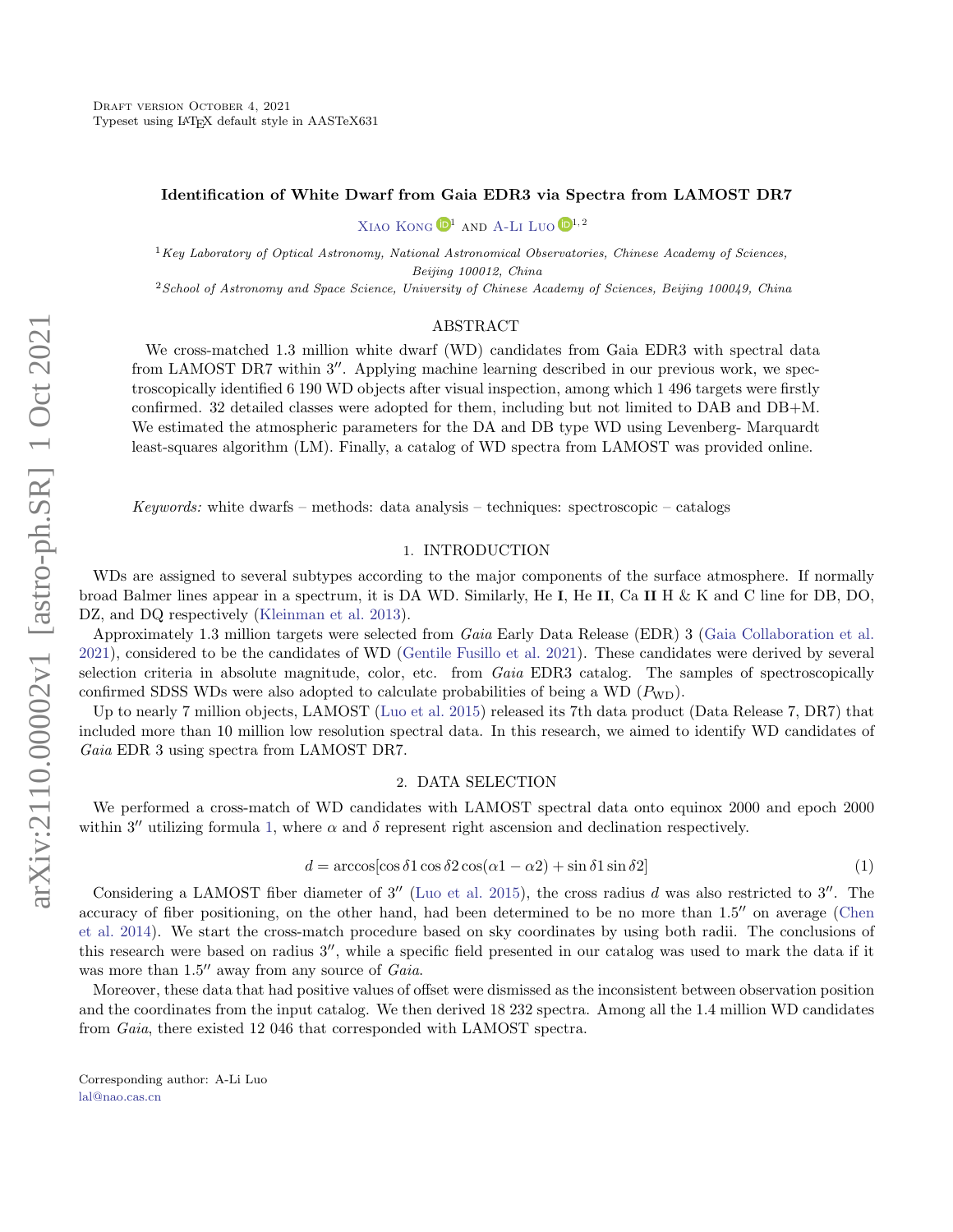# 2 XIAO KONG ET AL.

We also inspected 5.8 million spectra of SDSS DR16 [\(Ahumada et al.](#page-2-5) [2020\)](#page-2-5) and calculated the distances between them and our data sample. Half of the objects of LAMOST's sample were not observed by SDSS yet, they needed to be verified even more.

### 3. IDENTIFICATION

We adopted the same procedure described in [Kong et al.](#page-2-6) [\(2018\)](#page-2-6) to remove those that had little evidence of spectral lines. 9 496 spectra remained after the machine learning process. Afterwards, we inspected all the results and rejected those that had little evidence to be a WD and maintained 8 465 spectra of 6 190 objects. The number of targets would reduce to 6 045 if the radius was fixed at  $1.5''$ . Meanwhile, these small samples of spectra that located between  $1.5''$ and  $3''$  exhibited no characteristics distinct from those within the radius of  $1.5''$ .

During the inspection, all the WD spectra were classified into detailed types, including but not limit of DAB and DBZ.

Considering the  $P_{WD}$  from [Gentile Fusillo et al.](#page-2-2) [\(2021\)](#page-2-2), about 75% of the spectral confirmed WD objects had values greater than 0.9. As for the other spectra that may not be WDs, the  $P_{WD}$  was relatively lower. Around 68% of them were less than 0.5, while 23% larger than 0.9. This is partly due to poor quality that we were unable to discover any line features in a spectrum and discard it from our sample. In the other hand, they might be DC WD that could not be verified by spectra alone.

52 objects with 59 spectra were composed of 2 stellar systems, usually a WD plus a late-type star. We utilized LAMOST 1D Pipeline to recognize the other components by template fitting and found the majority of them WD plus M.

Interestingly, 64 cataclysmic variables (CVs) [\(Warner](#page-2-7) [1995\)](#page-2-7), with 49 had obvious double peak structure among their emission Balmer or He lines, were intermixed in our sample. Most of them had traces of helium in their spectra.

### 4. STELLAR PARAMETERS

Applying spectral templates for DA and DB [\(Koester](#page-2-8) [2010\)](#page-2-8), we calculated atmosphere parameters of the WD spectra.

In the beginning, all spectral samples were moved to rest-frame relying on the redshift derived from LAMOST 1D Pipeline. Following the determination of best-fit model, LM were adopted to estimate  $T_{\text{eff}}$ , log g and their uncertainty. The depth of lines of several spectra with relatively low signal-to-noise ratio, though, were almost the same intensity as noise. The parameters of these data went out of bounds of the template scope and were to reset to -9999 manually.

#### 5. SUMMARY

We present a catalog of spectral confirmed WDs from LAMOST DR7 based on the candidates from Gaia EDR3. The full Gaia-LAMOST spectroscopic sample catalog contains the main information (see Table [1\)](#page-2-9) of WDs and can be downloaded following link: [http://paperdata.china-vo.org/XiaoKong/LAMOST](http://paperdata.china-vo.org/XiaoKong/LAMOST_DR7_WD.fits) DR7 WD.fits

Starting from cross-matching spectral data of LAMOST with sources of Gaia, we identified 8 465 WD spectra, involving DA, DB, DO, DZ, etc. Some other types, binary or CV for instance, were also noted. These objects corresponded with 6 190 Gaia targets. 1 496 stars of our samples were spectral confirmed for the first time. We then found the best model that fits a spectrum and estimated the atmosphere parameter using LM.

We thank J.K. Zhao and D. Koester for providing the parameter templates for DA and DB WD. These models were made by D. Koester ranging from 5 000 K to 80 000 K and 7.0 to 9.5 for  $T_{\text{eff}}$  and log g respectively.

This work has made use of data from the European Space Agency (ESA) mission Gaia [\(https://www.cosmos.esa.](https://www.cosmos.esa.int/gaia) [int/gaia\)](https://www.cosmos.esa.int/gaia), processed by the Gaia Data Processing and Analysis Consortium (DPAC, [https://www.cosmos.esa.int/](https://www.cosmos.esa.int/web/gaia/dpac/consortium) [web/gaia/dpac/consortium\)](https://www.cosmos.esa.int/web/gaia/dpac/consortium). Funding for the DPAC has been provided by national institutions, in particular the institutions participating in the Gaia Multilateral Agreement.

Guoshoujing Telescope (the Large Sky Area Multi-Object Fiber Spectroscopic Telescope LAMOST) is a National Major Scientific Project built by the Chinese Academy of Sciences. Funding for the project has been provided by the National Development and Reform Commission. LAMOST is operated and managed by the National Astronomical Observatories, Chinese Academy of Sciences.